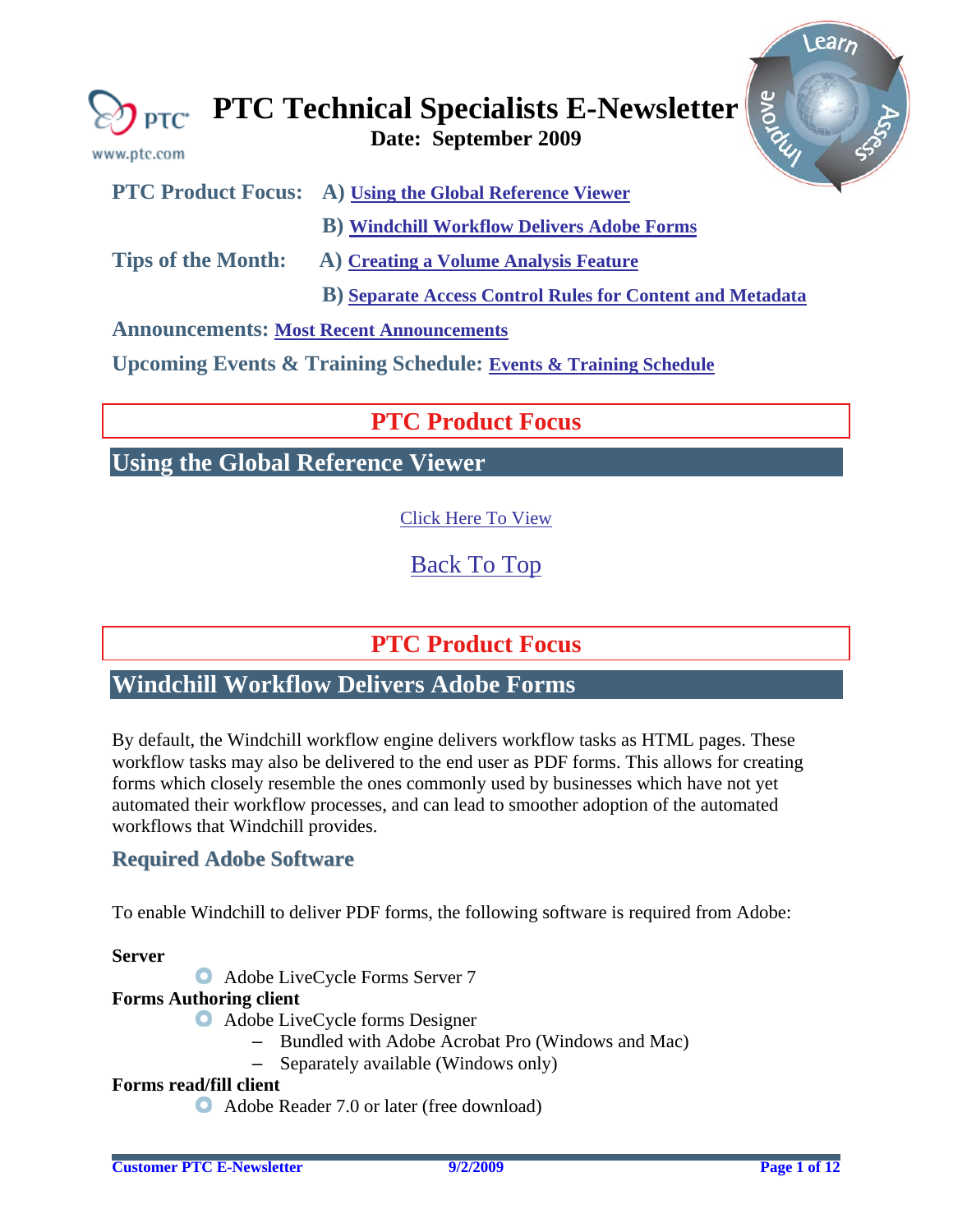### **Adobe Reader Extensions**

- Required for off-line editing and saving forms
- Licenses must be purchased per form or per named user

# **Installation and Configuration**

Detailed instructions on installing the necessary software may be found in chapter 16 of the *[Windchill Installation and Configuration Guide - Advanced](http://www.ptc.com/appserver/wcms/standards/fileothumbredirect.jsp?im_dbkey=77025&icg_dbkey=522)*

# **Basic Steps to build and deploy a PDF form within a Windchill workflow**

### *Define The Workflow*

- Create Process level workflow variables which will appear on the PDF form.
- Initialize Process level variables into any workflow Tasks which will deliver the PDF form.
- Export the Task XML, copy the resulting XML to your clipboard and paste into an XML file.

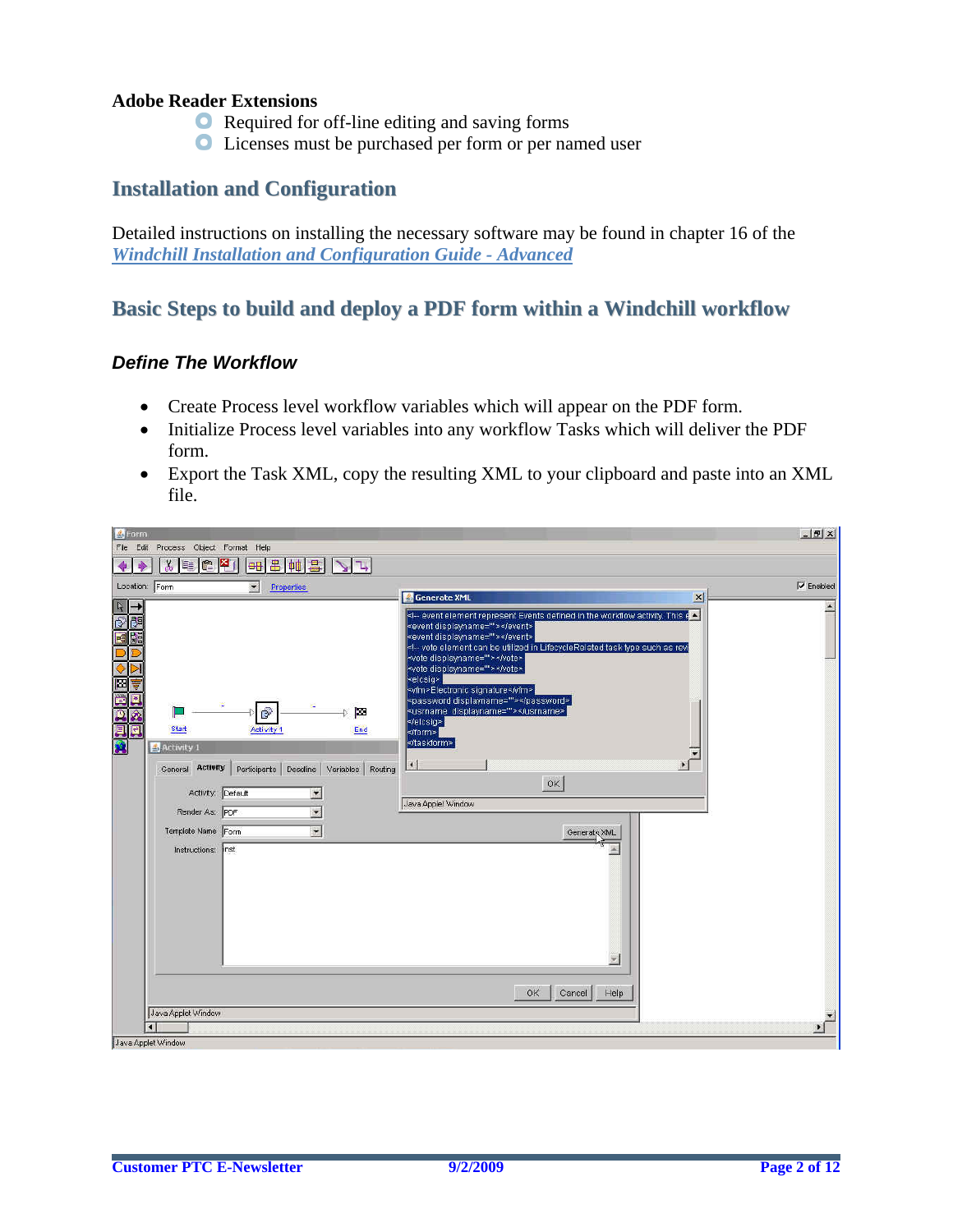## *Define The Form*

- Open Adobe Forms Designer
- You may either start with a blank form, or import an existing Word or PDF document as a starting point.
- In the Data View, create a new Data Connection based on the XML file.



- Drag and Drop form objects such as Text Fields from the Library onto your form.
- Drag and drop workflow variable data into Form Objects to map form fields to Windchill workflow variables
- Drag and drop a Button from the Library. Label it as Task Complete, and make it perform a Submit action.
- Save your form as an XDP file.

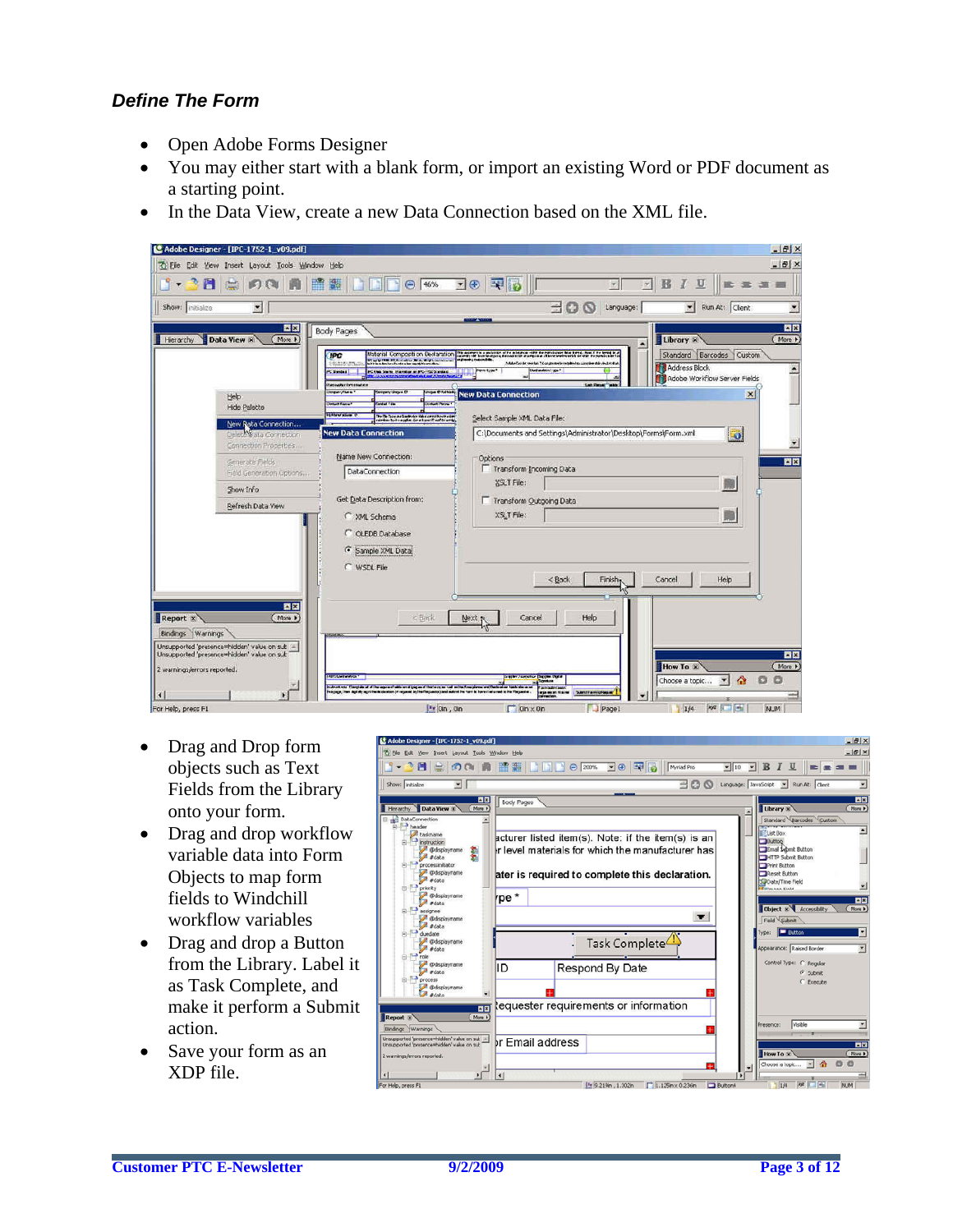## *Deploy the form to Windchill*

- As a member of the Windchill Workflow Administrator group, navigate to Context / Templates / Workflow Task Templates (from the Template Type pulldown)
- Create a new form of type XDP and locate the form XDP file to upload.

| Home<br>Program<br>Folders                                                                                            | Windchill<br>Product<br>Project<br>Change<br>Administrators Profiles<br>Types<br><b>Templates</b>            | Event Manager 1<br>Site<br>Supplier<br>Library<br>Organization<br><b>Reports</b><br><b>Utilities</b> | Clipboard   Help >   E-mail Page   Hot Links   Copy Page<br>Recently Accessed v   Search:<br>ᄎ                                                                                                                                                                                                                         |
|-----------------------------------------------------------------------------------------------------------------------|--------------------------------------------------------------------------------------------------------------|------------------------------------------------------------------------------------------------------|------------------------------------------------------------------------------------------------------------------------------------------------------------------------------------------------------------------------------------------------------------------------------------------------------------------------|
| Site                                                                                                                  |                                                                                                              |                                                                                                      | Search within this site:                                                                                                                                                                                                                                                                                               |
| Templates (9 of 9 total objects)<br>$\lambda$<br>Name<br>$\Gamma$ default<br>A<br>A<br>$\Box$ detault                 | 眼<br>H<br>Hide Template Show Template Create Task For Template Find in List<br><b>New Task Form Template</b> | A Chttp://icenterv01.ptc.com/?unique_page_number=4086&AjaxEnabled=componen E D X ;<br>$\overline{2}$ | ■ 2<br><b>Task Form Templates</b><br>$\overline{\phantom{a}}$<br><b>View</b><br>- Pick a View -<br><b>CAD Document Templates</b><br><b>Document Templates</b><br><b>Filter Templates</b><br>ot By<br><b>Library Templates</b><br><b>Life Cycle Templates</b><br><b>Note Templates</b><br><b>Organization Templates</b> |
| At<br>$\Gamma$ default<br>A<br>$\Gamma$ default<br>A <sub>t</sub><br>$\Gamma$ default                                 | u il<br>Steps: 1. Name 2. Task Type                                                                          |                                                                                                      | <b>Product Templates</b><br><b>Program Templates</b><br><b>Project Templates</b><br><b>Report Templates</b>                                                                                                                                                                                                            |
| <b>T</b> default<br>A <sub>t</sub><br>A<br>$\Box$ default<br>A<br><b>F</b> default<br><b>F</b> Form<br>A <sub>0</sub> | * Task Form Template Name: MyForm                                                                            | <sup>*</sup> Template File: C:\Documents and Settings\Adm Browse<br>* Type: XDP *                    | <b>Task Form Templates</b><br>Team Templates VS<br><b>Workflow Templates</b><br>-09-10 09:23 AM<br>9-08-17 12:30 PM                                                                                                                                                                                                    |
| (0 objects selecte<br>と)PTC                                                                                           |                                                                                                              | <b>Enabled</b><br>⊽                                                                                  | rporation. All Rights Reserved.                                                                                                                                                                                                                                                                                        |
|                                                                                                                       | Indicates required fields.                                                                                   | Back<br>Next ><br>Einish-<br><b>Apply</b>                                                            |                                                                                                                                                                                                                                                                                                                        |

*Assign the form to the workflow task* 

• In the Workflow Process Task Activity Tab, set the task to render as a PDF and select the form you want to use.

| Activity 1                 |                    |                         |           |         |             |                          |            | $-10 \times$                       |
|----------------------------|--------------------|-------------------------|-----------|---------|-------------|--------------------------|------------|------------------------------------|
| <b>Activity</b><br>General | Participants       | Deadline                | Variables | Routing | Transitions | <b>Execution Options</b> | Role Setup | O                                  |
| Activity: Default          |                    | $\blacktriangledown$    |           |         |             |                          |            | Signing Required Send Notification |
| Render As: PDF             |                    | $\overline{\mathbf{r}}$ |           |         |             |                          |            |                                    |
| Template Name              | Form               |                         |           |         |             |                          |            | Generate XML                       |
| Instructions:              | default<br>Form    |                         |           |         |             |                          |            |                                    |
|                            | <b>MyFoRn</b><br>W |                         |           |         |             |                          |            |                                    |
|                            |                    |                         |           |         |             |                          |            |                                    |
|                            |                    |                         |           |         |             |                          |            |                                    |
|                            |                    |                         |           |         |             |                          |            |                                    |
|                            |                    |                         |           |         |             |                          |            |                                    |
|                            |                    |                         |           |         |             |                          |            |                                    |
|                            |                    |                         |           |         |             |                          | OK         | Cancel<br>Help                     |
|                            |                    |                         |           |         |             |                          |            |                                    |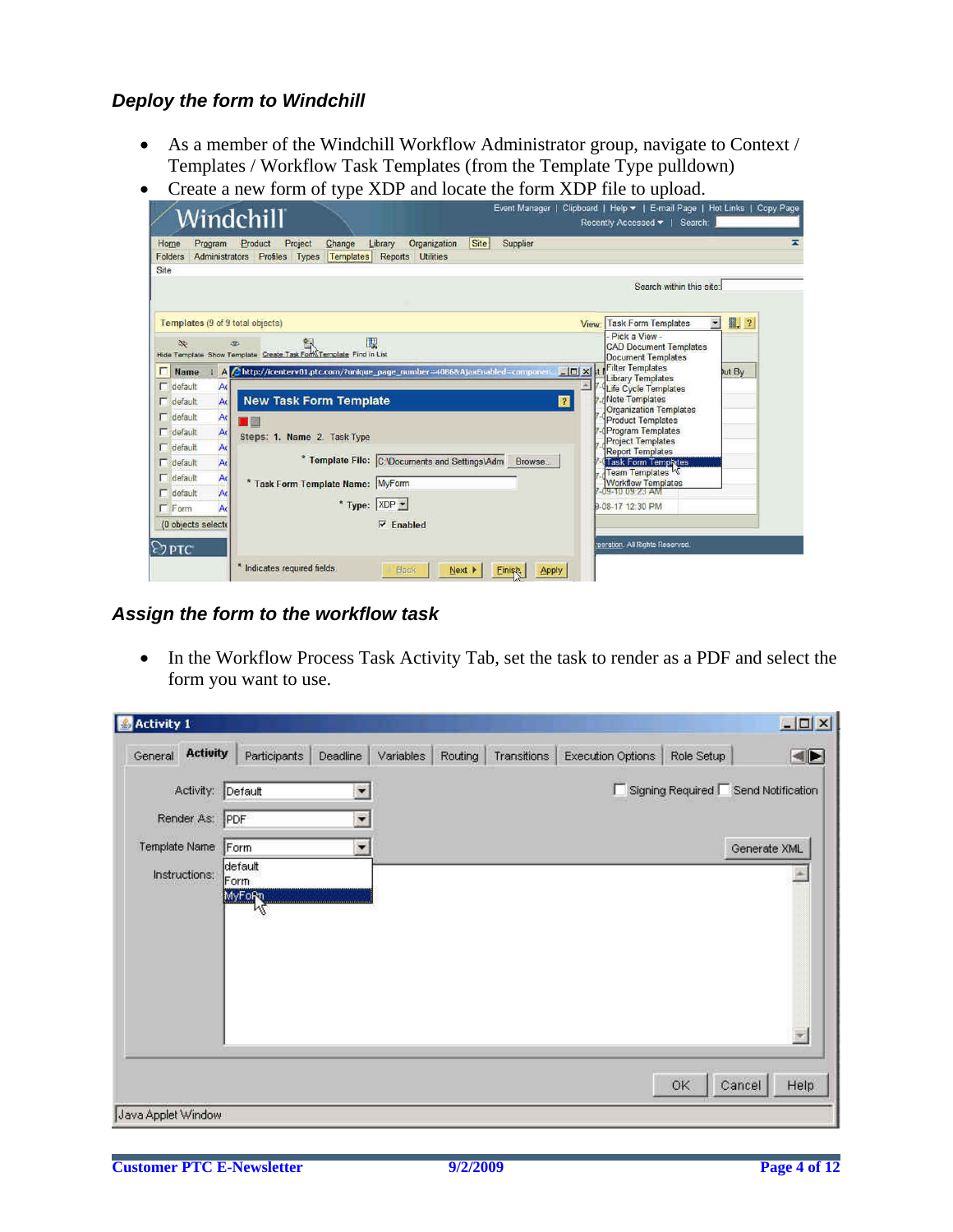## *Test the workflow*

- Save and check in your workflow.
- Initiate the workflow from the Workflow Administrator, or hook it up to a business object via an Object Initialization Rule and Lifecycle
- Open the resulting task from the Assignments List on the Home Page of Windchill

|                 |                                                                                                       |                                     | http://icenterv01.ptc.com/Windchill/netmarkets/jsp/workitem/info.jsp?oid=OR%3Awt.workflow.work. - Windows Internet Explorer |                                                                                                                                                                                                                                                                                                                                                     | $ P$ $\times$ |
|-----------------|-------------------------------------------------------------------------------------------------------|-------------------------------------|-----------------------------------------------------------------------------------------------------------------------------|-----------------------------------------------------------------------------------------------------------------------------------------------------------------------------------------------------------------------------------------------------------------------------------------------------------------------------------------------------|---------------|
|                 |                                                                                                       |                                     | Dhttp://icenterv01.ptc.com/Windchill/netmarkets/jsp/workitem/info.jsp?oid=OR%3Awt.work1ow.work.Work1 - 2 4 3 4 X 3 Google   |                                                                                                                                                                                                                                                                                                                                                     | $\rho$ .      |
|                 | Edit View Favorites Tools Help                                                                        | $x - 1$                             |                                                                                                                             |                                                                                                                                                                                                                                                                                                                                                     |               |
|                 |                                                                                                       |                                     | Suggested Sites * DETAILED DESIGN * DIMPMLINK * DIPDS SC * DITECH PUBS * DIMHATS NEW * DEHT * @   Web Sike Gallery *        |                                                                                                                                                                                                                                                                                                                                                     |               |
|                 | http://icenterv01.ptc.com/Windchill/netmarkets/jsp/w                                                  |                                     |                                                                                                                             | $\begin{picture}(100,10) \put(0,0){\line(1,0){10}} \put(10,0){\line(1,0){10}} \put(10,0){\line(1,0){10}} \put(10,0){\line(1,0){10}} \put(10,0){\line(1,0){10}} \put(10,0){\line(1,0){10}} \put(10,0){\line(1,0){10}} \put(10,0){\line(1,0){10}} \put(10,0){\line(1,0){10}} \put(10,0){\line(1,0){10}} \put(10,0){\line(1,0){10}} \put(10,0){\line($ |               |
|                 |                                                                                                       | Review & Comment + Sign +           |                                                                                                                             |                                                                                                                                                                                                                                                                                                                                                     |               |
|                 | $\boxed{\mathbf{T}}$ Select Text $\mathbf{\cdot}$ $\boxed{\bullet}$ $\mathbf{\cdot}$ $\mathbf{\cdot}$ | $-150%$<br>$\bullet$ $\bullet$<br>m | $D^*$ f <sub>D</sub>                                                                                                        |                                                                                                                                                                                                                                                                                                                                                     |               |
| andard          |                                                                                                       | Form Type *                         | Declaration Type *                                                                                                          |                                                                                                                                                                                                                                                                                                                                                     |               |
|                 | ommittee=2-18                                                                                         | Request/Reply                       | <b>RoHS</b>                                                                                                                 |                                                                                                                                                                                                                                                                                                                                                     |               |
|                 |                                                                                                       |                                     |                                                                                                                             |                                                                                                                                                                                                                                                                                                                                                     |               |
|                 |                                                                                                       |                                     |                                                                                                                             | <b>Task Complete</b>                                                                                                                                                                                                                                                                                                                                |               |
| D Authority     |                                                                                                       | <b>Request Date</b>                 | Request Document ID                                                                                                         | Respond By Date Task Complete                                                                                                                                                                                                                                                                                                                       |               |
| Signatures      |                                                                                                       |                                     |                                                                                                                             |                                                                                                                                                                                                                                                                                                                                                     |               |
| Phone *         |                                                                                                       | Contact Email *                     | URL for additional Requester requirements or information                                                                    |                                                                                                                                                                                                                                                                                                                                                     |               |
| Layers          |                                                                                                       |                                     |                                                                                                                             |                                                                                                                                                                                                                                                                                                                                                     |               |
| how the form is |                                                                                                       | File Type                           | Destination - URL or Email address                                                                                          |                                                                                                                                                                                                                                                                                                                                                     |               |
|                 | aff for configuration.                                                                                |                                     |                                                                                                                             |                                                                                                                                                                                                                                                                                                                                                     |               |
| Number          |                                                                                                       | Mfg Item Name                       | Mfg Item Version                                                                                                            | Manufacturing Site                                                                                                                                                                                                                                                                                                                                  |               |
|                 |                                                                                                       |                                     |                                                                                                                             |                                                                                                                                                                                                                                                                                                                                                     |               |
| Comments        |                                                                                                       |                                     |                                                                                                                             |                                                                                                                                                                                                                                                                                                                                                     |               |
|                 |                                                                                                       |                                     |                                                                                                                             |                                                                                                                                                                                                                                                                                                                                                     |               |
| D Authority     |                                                                                                       | Response Date *                     | Response Document ID                                                                                                        |                                                                                                                                                                                                                                                                                                                                                     |               |
|                 |                                                                                                       |                                     |                                                                                                                             |                                                                                                                                                                                                                                                                                                                                                     |               |
| Contact         |                                                                                                       | Email - Contact                     |                                                                                                                             |                                                                                                                                                                                                                                                                                                                                                     |               |
|                 | $11 \times 8.5$ in<br>$\vert \vert$                                                                   | 14.4                                | $1$ of $5$                                                                                                                  | <b>THA</b>                                                                                                                                                                                                                                                                                                                                          |               |
| Done            |                                                                                                       |                                     |                                                                                                                             | 4 ★ 100% ★ 2<br>Trusted sites                                                                                                                                                                                                                                                                                                                       |               |
|                 |                                                                                                       |                                     |                                                                                                                             |                                                                                                                                                                                                                                                                                                                                                     |               |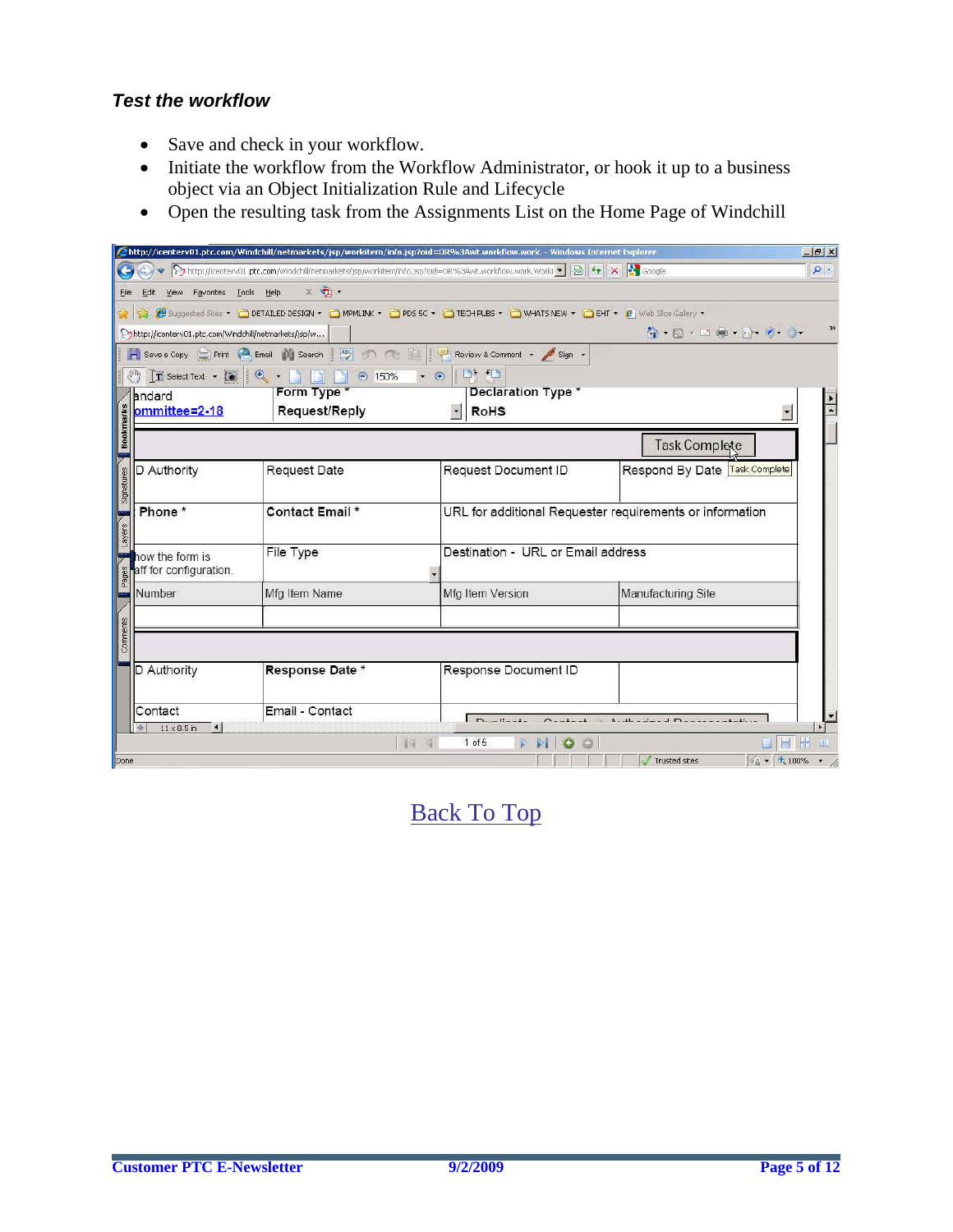**Tips of the Month** 

<span id="page-5-0"></span>**Creating a Volume Analysis Feature** 

[Click Here To View](http://members.shaw.ca/jpeng/newsletter/PTC_Technical_Specialists_E-Newsletter_2009_09_desktop.pdf)

# [Back To Top](#page-0-0)

**Tips of the Month** 

# **Separate Access Control Rules for Content and Metadata**

As of Windchill 9, it is possible to specify different access control policies for metadata and content. This additional granularity of access control is useful in several ways. For example, a company may wish to restrict access to the editable original content, and only enable users to accessonly the metadata and non-editable, viewable representations of a document once it is Released. This enables the viewable representation to become the "document of record". Users may add annotations, but cannot change the underlying viewable.

## **Defining Access Control Policies**

To specify Access Control Policies, as a member of the Administrators group, navigate to Context / Policy Administrator and Update the Domain of interest.

| Domains for com.ptc.icenterv01.Windchill                                                |          |                              |  |
|-----------------------------------------------------------------------------------------|----------|------------------------------|--|
| 8 I /                                                                                   |          | Create                       |  |
| - 15<br>Default (Organization - CUSTOMER)<br>田                                          |          | Update                       |  |
| ы<br>国<br>Default (Organization - OEM)                                                  |          |                              |  |
| El ENGINEERING (Organization - OEM)<br>田…                                               |          | <b>WEdit the selected do</b> |  |
| 탈 PDM (Organization - OEM)<br>F.                                                        |          |                              |  |
| Default (Library - CAD Library)<br>田                                                    |          | Cut                          |  |
| 田 Default (Library - CAD Standards)                                                     |          |                              |  |
| Default (Library - Documentation)<br>田<br>田 图 Default (Library - Electronic Components) |          | Paste                        |  |
| • 미 Default (Library - Engineering Standards)<br>田                                      | Delete   |                              |  |
| 田 图 Default (Library - Manufacturing Resources)                                         |          |                              |  |
| 田 图 Default (Library - Mechanical Components)                                           | Context: |                              |  |
| Default (Library - Standard Parts)<br>田                                                 |          | All Contexts                 |  |
| 네 Default (Library - Supplier Components)<br>田                                          |          |                              |  |
| 田 国 Default (Product - 624J 4WD Loader)                                                 |          |                              |  |
| Default (Product - 644J Z-Bar Loader)<br>围                                              |          |                              |  |
| ы<br>Default (Product - 724P Waste Handler)<br>田                                        |          |                              |  |
| Default (Product - 844J 4WD Loader)<br>田                                                |          |                              |  |
| 田 图 Default (Product - 844J Cab Options)                                                |          |                              |  |
| 田 国 Default (Product - ED800 Diagnostic Console)                                        |          |                              |  |
| 图 Default (Product - ED810 Diagnostic Console)<br>田                                     |          |                              |  |
| 中国 Default (Product - Electronic Joystick Loader Controls)                              |          |                              |  |
|                                                                                         |          |                              |  |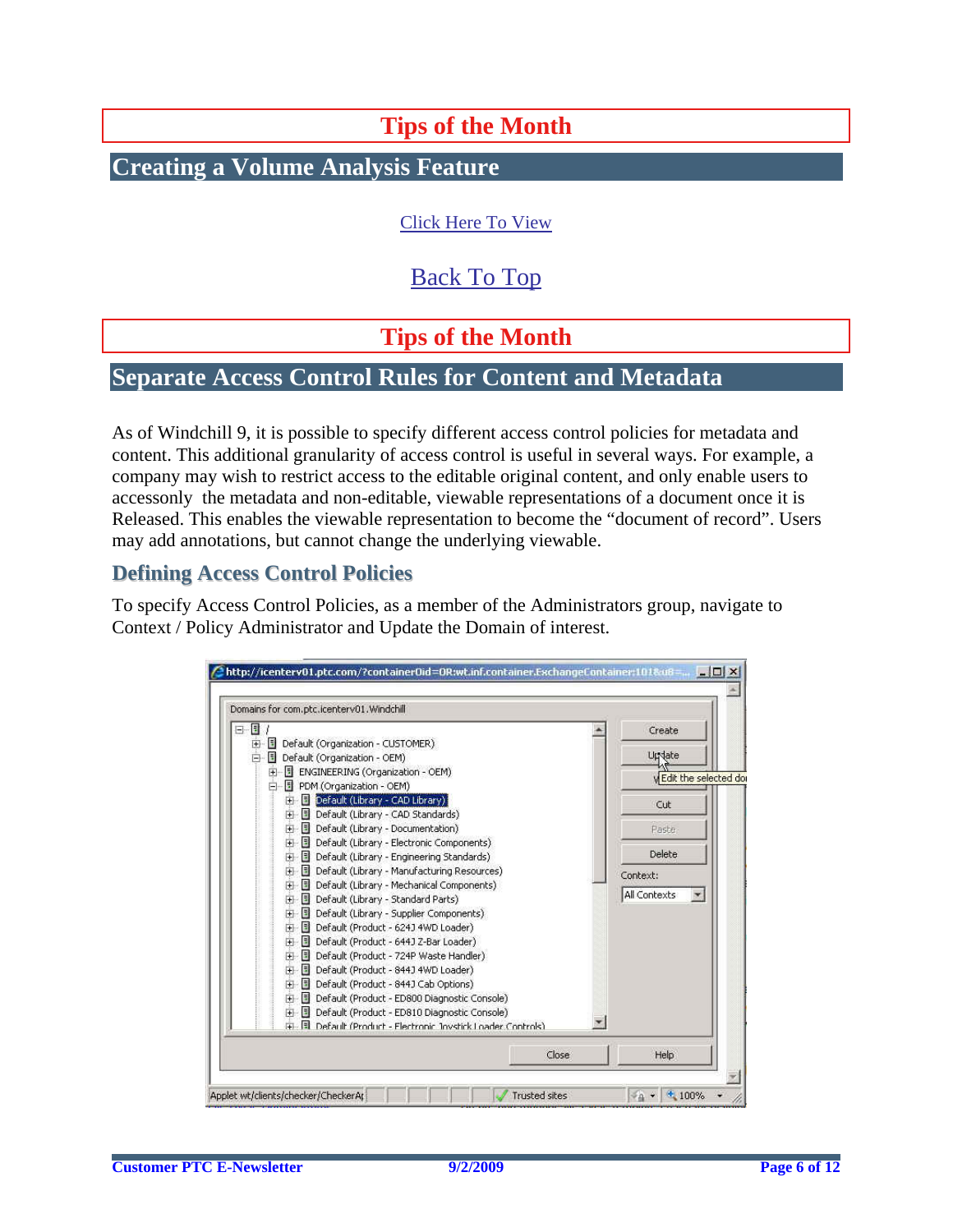Open the Access Control Tab for the Context of interest and define a new Policy.

| Domain: /Default |             |                                                          |       |               |                        |           |                  |
|------------------|-------------|----------------------------------------------------------|-------|---------------|------------------------|-----------|------------------|
|                  |             |                                                          |       |               |                        |           |                  |
|                  |             | Context: Site, Organization - OEM, Library - CAD Library |       |               |                        |           |                  |
|                  |             | Properties Access Control   Indexing   Notification      |       |               |                        |           |                  |
| Domain           | Context     | Type                                                     | State | Principal     | Grant Perm             | Deny Perm | Retrieve         |
| Default          | CAD Library | Cabinet                                                  | All   | Guest         | Read                   |           |                  |
| Default          | CAD Library | Cabinet                                                  | All   |               | Team Mem Read Modify   |           | Creste           |
| Default          | CAD Library | EPMDocum All                                             |       |               | Collaborati Change Per |           | Creaté a new ruh |
| Default          | CAD Library | EPMDocum All                                             |       |               | Team Mem Read Down     |           | Update           |
| Default          | CAD Library | ManagedBa All                                            |       | Team Mem Read |                        |           |                  |
| Default          | CAD Library | PromotionN All                                           |       |               | Team Mem Read Down     |           | Delete:          |
| Default          | CAD Library | StructuredA All                                          |       | Team Mem Read |                        |           |                  |
| Default          | CAD Library | SubFolder                                                | All   |               | Collaborati Change Per |           | Report           |
| Default          | CAD Library | SubFolder                                                | All   | Guest         | Read                   |           |                  |
| Default          | CAD Library | <b>SubFolder</b>                                         | All   |               | Team Mem Read Modify   |           |                  |
| Default          | CAD Library | WTChange All                                             |       |               | Change Ad Full Control |           |                  |
| Default          | CAD Library | WTChange All                                             |       |               | Change Ad Full Control |           |                  |
| noforth          | CAD Library | MCChange                                                 | 2H    | Toam Mam      | Read Down              |           |                  |

Note that there are now separate Policies available for Download and Modify Content.

| <b>Access Control Rule</b><br>Domain: /Default        |                         |                            |                                                                                  |                |                   | $  D $ $\times$                         |
|-------------------------------------------------------|-------------------------|----------------------------|----------------------------------------------------------------------------------|----------------|-------------------|-----------------------------------------|
| Context: Library - CAD Library                        |                         |                            |                                                                                  |                |                   |                                         |
| Type                                                  |                         | Permissions                |                                                                                  |                |                   |                                         |
| WfTemplateObject                                      | $\blacktriangle$        | Permission                 | Grant                                                                            | Deny.          | None              |                                         |
| The Will William Wariable EventInfo                   |                         | Full Control (All)         | $\subset$                                                                        | $\circ$        | G                 |                                         |
| <b>Fig. 1</b> WorkflowVariableEventInfo               |                         | Read                       | $\epsilon$                                                                       | C              | C                 |                                         |
| E WorkPackage                                         |                         | Download                   | G                                                                                | Č              | Ċ                 |                                         |
| <b>E</b> WPBaseline                                   |                         | Modify                     | G.                                                                               | $\overline{C}$ | Ċ                 |                                         |
| <b>E</b> WTAnalysisActivity                           |                         | Modify Content             | C                                                                                | Ċ              | G                 |                                         |
| <b>F</b> WTCalendar                                   |                         | Modify Identity            | Ò                                                                                |                | Ğ<br>$\pmb{\tau}$ |                                         |
| F MTChangeActivity2<br><b>E</b> WTChangeInvestigation |                         |                            |                                                                                  |                |                   |                                         |
| <b>El</b> WTChangeIssue                               |                         | <b>Users</b><br>Groups     | <b>Roles</b><br>Organizations                                                    |                |                   | Selected Principal:                     |
| <b>E</b> WTChangeOrder2                               |                         |                            |                                                                                  |                |                   | Principal<br>Qualifier                  |
| <b>El</b> WTChangeProposal                            |                         | Pseudo Role: All           |                                                                                  |                |                   | <b>Members</b><br>Context Team Role     |
| <b>E</b> WTChangeRequest2                             |                         | Pseudo Role: Owner         | Context Team Role: Change Admin I                                                |                |                   |                                         |
| <b>WTDocument</b><br>宙                                |                         |                            | Context Team Role: Change Admin II                                               |                |                   | ¥                                       |
| WTDocumentConfigSpec                                  |                         |                            | Context Team Role: Change Admin III                                              |                |                   |                                         |
| <b>E</b> WTLibrary                                    |                         |                            | Context Team Role: Change Review Board                                           |                | Add >>            |                                         |
| <b>FF</b> WTMarkUp                                    |                         |                            | Context Team Role: Collaboration Manager                                         |                |                   |                                         |
| WTMasterProcess<br>田                                  |                         | Context Team Role: Guest   |                                                                                  |                | $<<$ Remove       |                                         |
| WTMasterProcessTemplate<br>田                          |                         |                            | Context Team Role: Library Manager                                               |                |                   |                                         |
| <b>E</b> WTPart                                       |                         | Context Team Role: Members |                                                                                  |                |                   |                                         |
| <b>E</b> WTPartAlternateLink                          |                         |                            | Context Team Role: Promotion Approvers<br>Context Team Role: Promotion Reviewers |                |                   |                                         |
| WTPartConfigSpec                                      |                         |                            | Context Team Role: Team Members                                                  |                |                   |                                         |
| <b>E</b> WTPartRequest                                |                         |                            | Context Team Role: Variance Approvers                                            |                |                   |                                         |
| WTPartSubstituteLink<br>田                             |                         |                            | Organization Role: CONSTRUCTION                                                  |                |                   |                                         |
| <b>E</b> WTPrincipal                                  | $\pmb{\mathsf{v}}$      |                            |                                                                                  |                |                   |                                         |
| State                                                 |                         |                            |                                                                                  |                |                   |                                         |
| Released                                              | $\overline{\mathbf{y}}$ |                            |                                                                                  |                |                   |                                         |
|                                                       |                         |                            |                                                                                  |                |                   |                                         |
|                                                       |                         |                            |                                                                                  |                |                   | Clear<br>Help<br>OK.<br>Apply<br>Cancel |
|                                                       |                         |                            |                                                                                  |                |                   |                                         |
|                                                       |                         |                            |                                                                                  |                |                   |                                         |
|                                                       |                         |                            |                                                                                  |                |                   |                                         |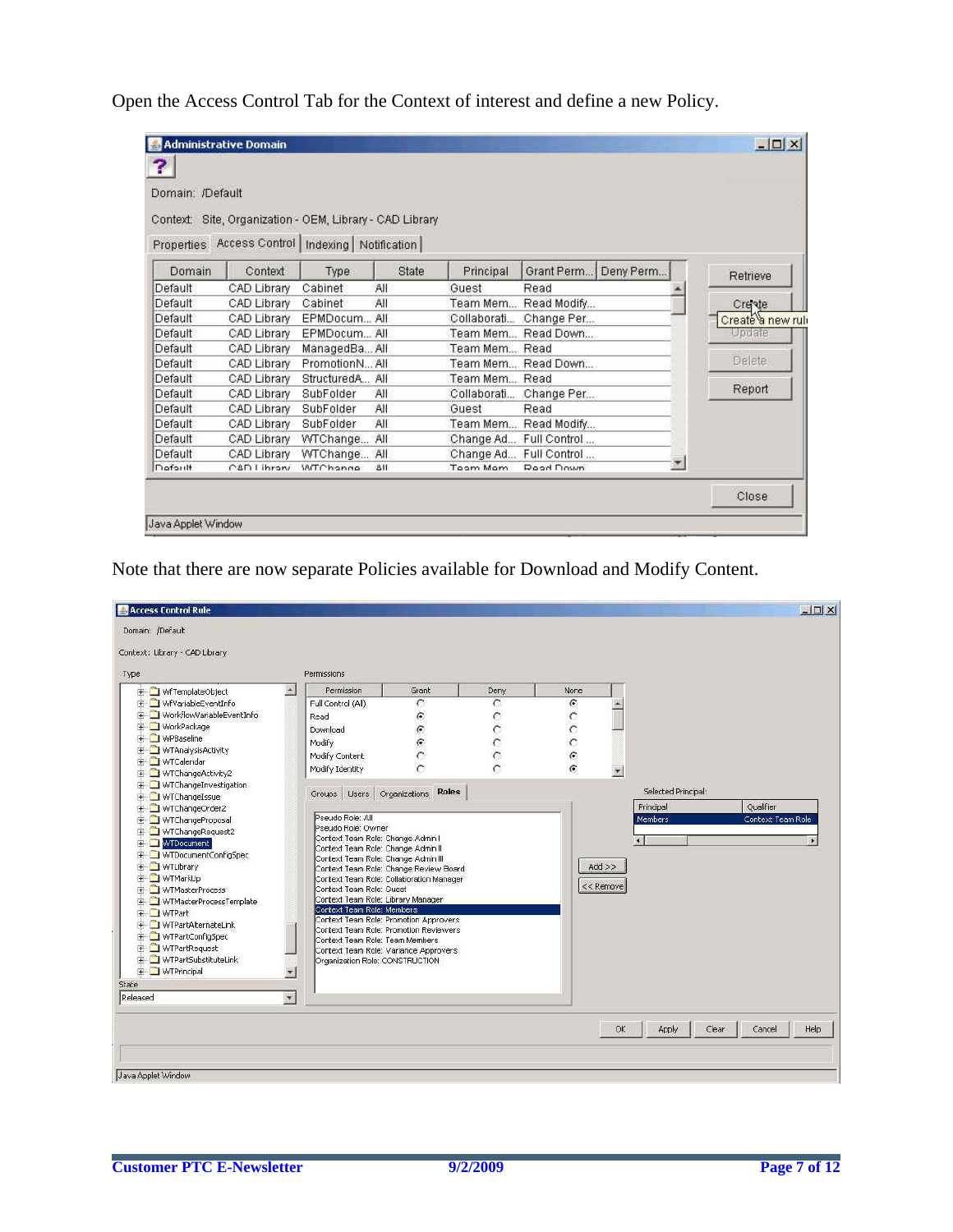Note that Download and Modify Content are separate policies now, which apply only to the content holder without affecting access to the metadata and viewable representations.

| Permission         | Grant | Deny | None |  |
|--------------------|-------|------|------|--|
| Full Control (All) |       |      | G    |  |
| Read               |       | C.   |      |  |
| Download           | G     |      |      |  |
| Modify             |       | O    | G    |  |
| Modify Content     | r.    | o    |      |  |
| Modify Identity    |       | €    | G    |  |

As always, there are some restrictions to ensure that the resulting rules make sense. If, for example you select to grant Modify Content permission, then Download permission is granted also.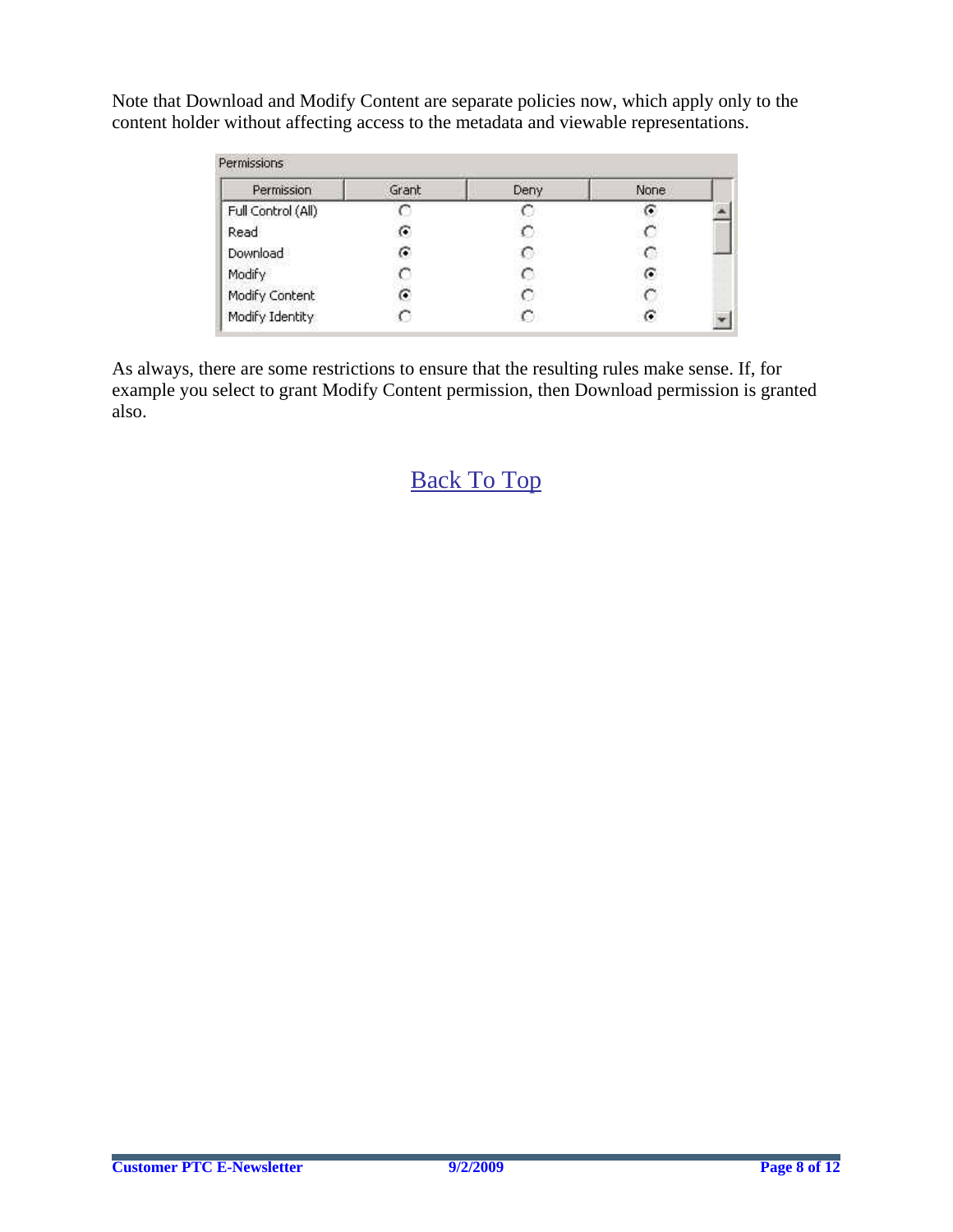# **Announcements**

## <span id="page-8-0"></span>PTC Tips & Techniques Newsletter Archives

Did you miss an issue? Can't find that awesome technique you read about? Fear not, you can click on the link below and go through our Customer PTC E-Newsletter archives.

[Customer Care Zone](http://www.ptc.com/carezone/)

#### PTC Tips & Techniques Webcasts: Work Smarter. Not Harder.

Click below to see regularly scheduled Tips & Techniques technical Webcasts that are designed to provide you with the most popular time-saving tricks that Pro/ENGINEER users of all skill levels will find useful. Get more out of your maintenance dollars!

### [Tips & Techniques: Work Smarter Not Harder!](http://www.ptc.com/appserver/it/icm/cda/template_lib/events/series.jsp?&im_dbkey=11442&icg_dbkey=141)

### Special Hardware offers for PTC Customers

- <http://www.hp.com/go/ptc>
- <http://www.hp.com/go/ptcworkstation>

#### PTC Sponsored Events

• http://www.ptc.com/company/news/events/index.htm

Explore what is new with the Pro/ENGINEER Wildfire family!

<http://www.ptc.com/go/showcase>

## **Connect with PTC using the latest Social Networking resources:**





## Linked in



Also visit<http://social-product-development.blogspot.com/>

#### **E-PROFILES IS HERE!!**

We have been eagerly anticipating the debut of the new electronic version of Profiles Magazine and now it is here! This new web site will supplement the print edition of the magazine and will provide new useful features not feasible with paper media. e-Profiles will provide you with 24x7, worldwide access to key information previously available exclusively in the print version. "Tips & Tricks," a popular feature pioneered by Pro/USER, has also moved to the web and will be expanded as the site matures.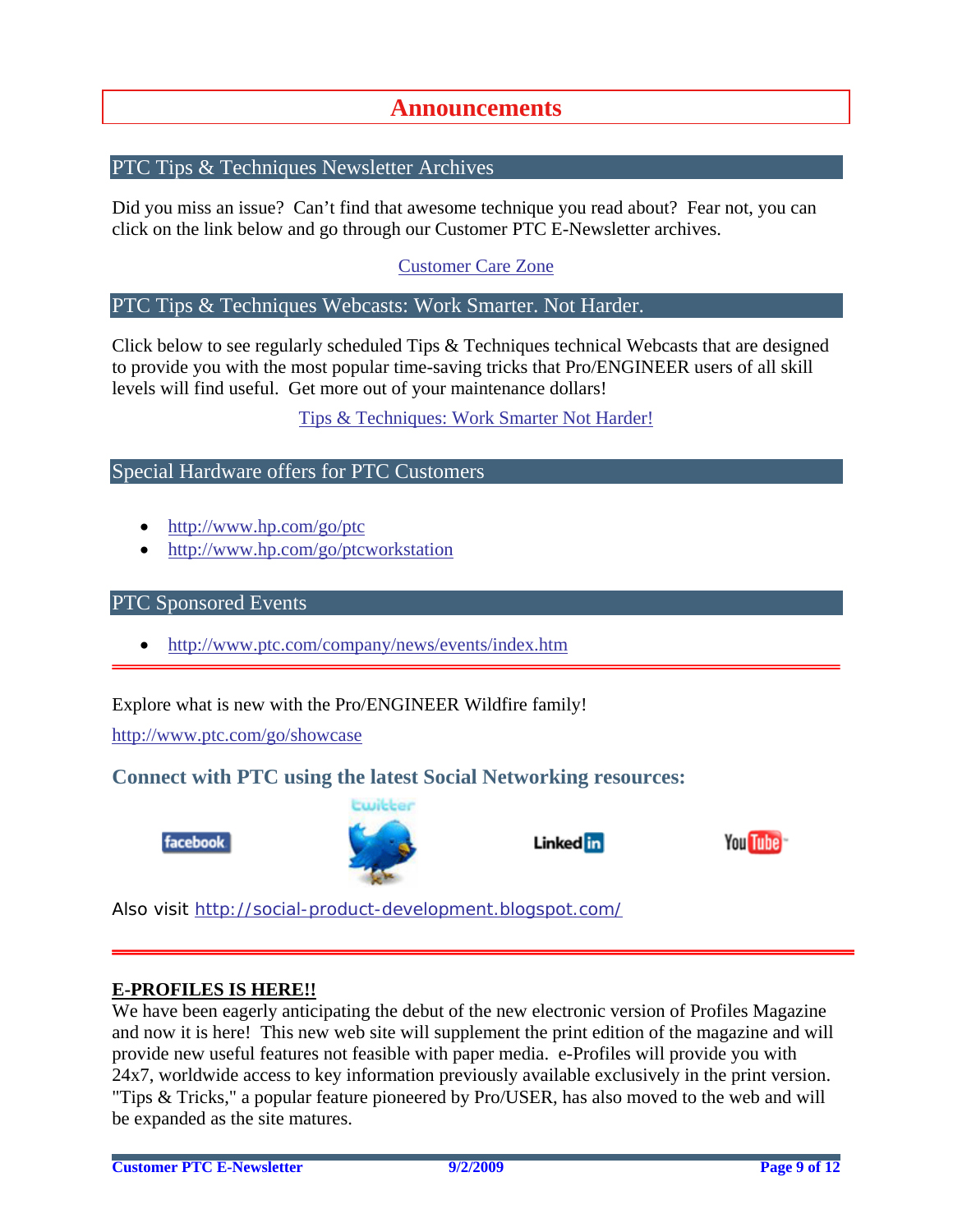Please take a few minutes to check out this new web site. We don't think you will be disappointed.

<http://profilesmagazine.com/>

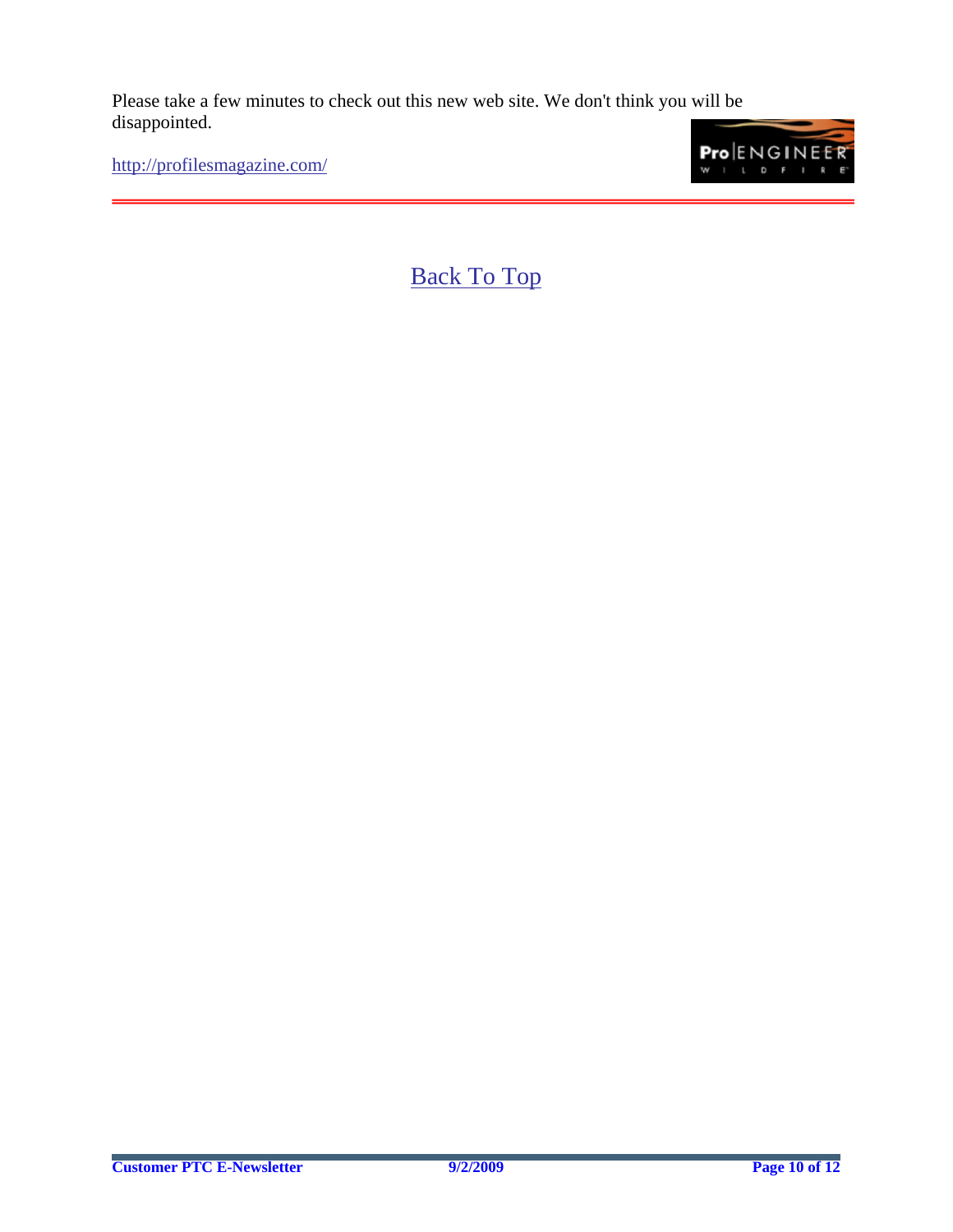# **Upcoming Events & Training Class Schedules**

<span id="page-10-0"></span>

| Upcoming, 2009       | Your local Pro/Engineer User Groups<br>http://www.ptcuser.org/rugs/ |
|----------------------|---------------------------------------------------------------------|
| June $7 - 10$ , 2009 | Orlando, FL USA<br>PTC/USER World Event<br>http://www.ptcuser.org/  |

#### Events

Our seminars and conferences seek to provide you with relevant information regarding product development trends in your industry as well as innovative software learning experiences. Think of them as a constructive day off where you can share experiences and swap ideas with your peers.

If you can't manage to get away, we'll bring it to you. Check back often for regularly scheduled live webcast events.

### [You're Invited to Attend…](http://www.ptc.com/company/news/events/index.htm)

Please visit the [PTC Education Services](http://www.ptc.com/services/edserv/) website for the latest training information including course descriptions, schedules, locations, and pricing.

• Attend a course at any PTC Center and receive a free copy of Pro/ENGINEER Wildfire Student Edition!

<http://www.ptc.com/services/edserv/index.htm>

### Live Instructor-Lead Virtual PTC Training Courses

Virtual Classrooms provide interactive learning with a trained PTC instructor in convenient and manageable sessions that last approximately 4 hours over a series of days. It's easy to join a class right from your desk using a phone or voice-over IP technology.

Sessions are performed just like a traditional ILT (including interactive exercises where you and the instructor can work on lab exercises together) and feature some of our most popular ILT courses. These sessions cover the exact same material as the traditional ILT in-center courses. Also look for some of our most frequently requested mini-topics delivered in the same format that are only an hour - two hours in duration.

If you have any questions about these sessions or would like to see getting other courses, not on this list, on the schedule please feel free to contact me for more details. They are a great way to bring training to you without you having to worry about location or being out from work for long stretches.